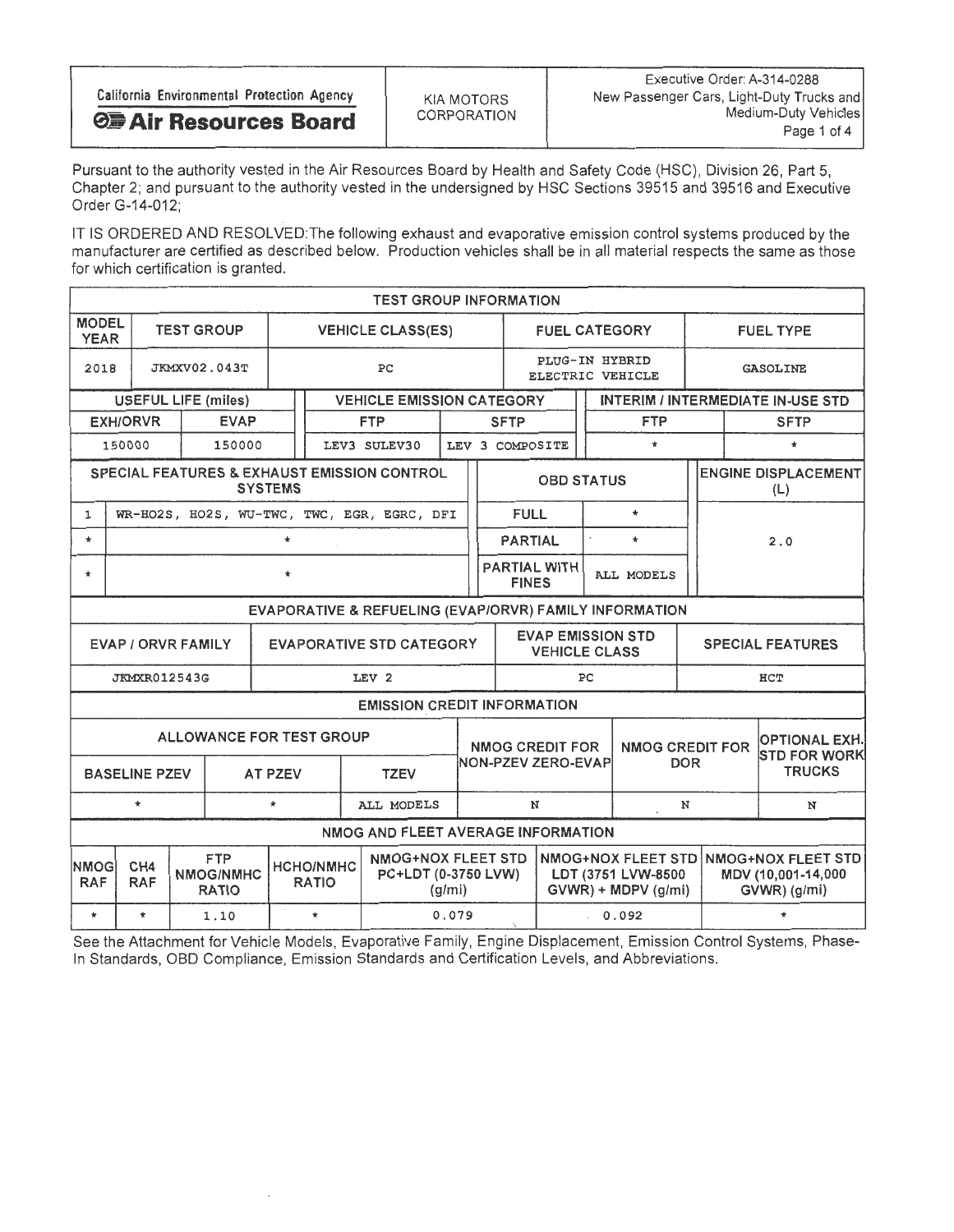BE IT FURTHER RESOLVED:<br>The exhaust and evaporative emission standards and the certification emission levels for the listed vehicles are as listed on the Attachment. Compliance with the 50° Fahrenheit testing requirement may have been met based on the manufacturer's submitted compliance plan in lieu of testing. Any debit in the manufacturer's NMOG+NOx and manufacturer's submitted compliance plan in lieu of testing. Any debit in the manufacturer's NMO( $\alpha$  and  $\alpha$  of the manufacturer's NMOG+NOx and the manufacturer's NMOG+NOx and the manufacturer's NMOG+NOx and the manufac greenhouse gas Fleet Average (PC or LDT or MDPV) or "Vehicle Equivalent Credit" (MDV) compliance plan shall be equalized as required

BE IT FURTHER RESOLVED:<br>For the listed vehicle models, the manufacturer has attested to compliance with Title 13, California Code of For the listed vehicle models, the manufacturer has attested to compliance with Title 13, California Code of Regulations, (13 CCR) Sections 1965 [emission control labels], 1968.2 [on-board diagnostic, full or partial compliance], 2035 et seq. [emission control warranty], 2235 [fuel tank fill pipes and openings] (gasoline and alcohol fueled vehicles<br>only), and "High-Altitude Requirements" and "Inspection and Maintenance Emission Standards" (Californ only), and "High-Altitude Requirements" and "Inspection and Maintenance Emission Standards" (California 2015 and Subsequent Model Criteria Pollutant Exhaust Emission Standards and Test Procedures and 2017 and Subsequent Model Greenhouse Gas Exhaust Emission Standards and Test Procedures for PC, LDT and MDV).

BE IT FURTHER RESOLVED: Evaporative family JAMXROIZ543G is certified pursuant to 13 CCR Section 1376/h V4VOM CU ILI 1976(b)(1)(G)3 and deemed to comply with the requirements of 13 CCR Section 1976(b)(1)(G)1 ["LEV Ill evaporative requirements"].

BE IT FURTHER RESOLVED:<br>The listed vehicle models are conditionally certified in accordance with 13 CCR Section 1968.2(k) (deficiency and fines provisions for certification of malfunction and diagnostic system) because the on-board diagnostic II (OBD) system of the listed vehicle models has been determined to have five deficiencies. The listed vehicle models are approved the listed vehicle models has been determined to have five deficiencies. The listed vehicle models are approved subject to the manufacturer paying a fine of \$75 per vehicle for the through fifth deficiencies for each vehicle in the listed test group that is produced and delivered for sale in California.

On a quarterly basis, the manufacturer shall submit to the Air Resources Board reports of the number of vehicles<br>produced and delivered for sale in California and pay the full fine owed for that quarter pursuant to this co produced and delivered for sale in California and pay the full fine owed for that quarter pursuant to this conditional certification. Payment shall be made payable to the State Treasurer for deposit in the Air Pollution Control Fund no later than thirty (30) days after the end of each calendar quarter during the 2018 model-year production period. Failure to pay the quarterly fine, in full, in the time provided, may be cause for the Executive Officer to rescind this conditional certification, effective from the start of the quarter in question, in which case all vehicles covered under this conditional certification for that quarter and all future quarters would be deemed uncertified and subject to a civil penalty of up to \$37,500 per vehicle pursuant to HSC Section 43154.

Vehicles certified under this Executive Order shall conform to all applicable California emission regulations.

The Bureau of Automotive Repair will be notified by copy of this Executive Order.

Executed at El Monte, California on this  $\mathscr{A}$   $\mathscr{V}$   $\mathscr{V}$  day of September 2017.

Annette Hebert, Chief Emissions Compliance, Automotive Regulations and Science Division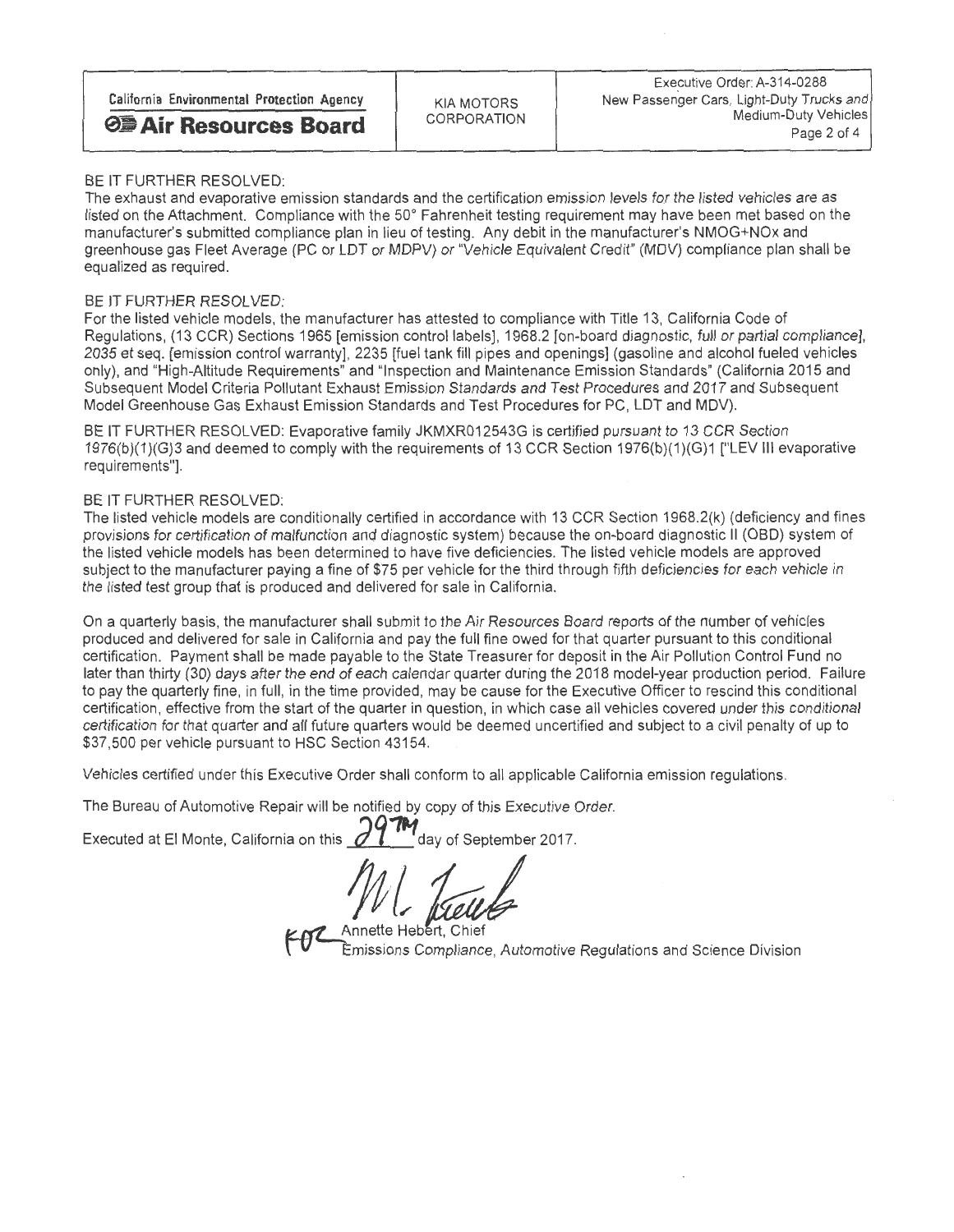Executive Order: A-314-0288 California Environmental Protection Agency<br>
KIA MOTORS New Passenger Cars, Light-Duty Trucks and<br>
Medium-Duty Vehicles **CORPORATION Medium-Duty Vehicle**<br>Page 3 of 4

| ATTACHMENT |  |  |  |  |  |  |  |  |  |
|------------|--|--|--|--|--|--|--|--|--|
|------------|--|--|--|--|--|--|--|--|--|

## EXHAUST AND EVAPORATIVE EMISSION STANDARDS AND CERTIFICATION LEVELS EXHAUST EMISSION STANDARDS AND CERTIFICATION LEVELS (FTP, HWFET, 50°F, 20°F)

CH4: methane; NMOG: non-CH4 organic gas; HC: hydrocarbon; NMHC: non-CH4 HC; CO: carbon monoxide; NOx: oxides of nitrogen; HCHO: formaldehyde; PM: particulate matter; RAF: reactivity adjustment factor; 2DHS/3DHS [g HC/test]: 2/3 days diurnal+hot-soak; RL [g HC/mi]: running loss; ORVR [g HC/gallon dispensed]: on-board refueling vapor recovery; g: gram; mg: milligram; mi: mile; K: FUEL TYPE 1000 miles; F: degrees Fahrenheit; FTP: federal test procedure; SFTP: supplemental FTP

| $\label{eq:1} \begin{array}{ccccc} \ddots & \ddots & \ddots \end{array}$ | NMOG+NOx<br>(g/mi)           |  | co<br>(g/mi)                |                   |             | <b>NO<sub>x</sub></b><br>(g/mi) | <b>HCHO</b> | (mg/mi)      | <b>PM</b><br>(g/mi) |             |             |            |  |
|--------------------------------------------------------------------------|------------------------------|--|-----------------------------|-------------------|-------------|---------------------------------|-------------|--------------|---------------------|-------------|-------------|------------|--|
|                                                                          |                              |  | <b>CERT</b>                 | <b>STD</b>        | <b>CERT</b> | <b>STD</b>                      | <b>CERT</b> | <b>STD</b>   | <b>CERT</b>         | <b>STD</b>  | <b>CERT</b> | <b>STD</b> |  |
| FTP@50K                                                                  | ۰                            |  | $\ast$                      | $\star$           | $\ast$      | $\star$                         | $\star$     | $\ast$       | $\ast$              | $\star$     |             | $\star$ .  |  |
| FTP@UL                                                                   | <b>GASOLINE-</b><br>LEV3 E10 |  | 0.014                       | 0.030             | 0.0         | 1.0                             | $\star$     | $\pm$        | $\star$             | 4           | $\ast$      | 0.01       |  |
| 50°F @4K                                                                 | <b>GASOLINE-</b><br>LEV3 E10 |  | 0.036                       | 0.060             | 0.3         | 1.0                             | $\star$     | $\mathbf{r}$ | $\star$             | 8           |             |            |  |
|                                                                          |                              |  |                             | <b>FUEL TYPE</b>  |             |                                 |             |              | NMOG+NOx (g/mi)     |             |             | CO (g/mi)  |  |
|                                                                          |                              |  |                             |                   |             |                                 | <b>CERT</b> |              | <b>STD</b>          | <b>CERT</b> |             | <b>STD</b> |  |
| HWFET @ 50K                                                              |                              |  |                             |                   |             |                                 |             |              | $\ast$              |             |             |            |  |
| HWFET @ UL                                                               |                              |  |                             | GASOLINE-LEV3 E10 |             |                                 | 0.002       |              | 0.030               |             |             |            |  |
| 20°F @ 50K                                                               |                              |  | GASOLINE-COLD CO LOW OCTANE |                   |             |                                 |             |              |                     | 0.6         |             | 10.0       |  |

SFTP EXHAUST EMISSION STANDARDS AND CERTIFICATION LEVELS

|                                     |                                                                                                 |                  |                      |         |                    |            | <b>US06</b>              |                      |                                          |             | <b>SC03</b>                                                           |              |                           |                                       | <b>COMPOSITE</b>                              |                      |
|-------------------------------------|-------------------------------------------------------------------------------------------------|------------------|----------------------|---------|--------------------|------------|--------------------------|----------------------|------------------------------------------|-------------|-----------------------------------------------------------------------|--------------|---------------------------|---------------------------------------|-----------------------------------------------|----------------------|
|                                     | <b>FUEL TYPE</b>                                                                                |                  |                      |         | NMOG+NOx<br>(g/mi) |            | co<br>(g/mi)             | <b>PM</b><br>(mg/mi) |                                          |             | NMOG+NOx<br>(g/mi)                                                    | CO<br>(g/mi) | <b>NMOG+NOx</b><br>(g/mi) |                                       | CO<br>(g/mi)                                  | <b>PM</b><br>(mg/mi) |
| $\bullet$<br>@ 4K                   |                                                                                                 |                  | <b>CERT</b>          |         |                    |            |                          |                      |                                          |             |                                                                       | $\star$      |                           |                                       |                                               |                      |
|                                     |                                                                                                 |                  | <b>STD</b>           | $\star$ |                    |            | $\star$                  |                      |                                          |             | ÷                                                                     | $\star$      |                           |                                       |                                               |                      |
|                                     |                                                                                                 |                  | <b>CERT</b>          |         | $\star$            |            | ÷.                       | $\ast$               |                                          |             | $\bullet$                                                             | $\ast$       | 0.009                     |                                       | 0.2                                           | $\star$              |
| <b>GASOLINE-</b><br>@UL<br>LEV3 E10 |                                                                                                 | <b>STD</b>       |                      |         | $\mathbf{r}$       |            | ÷                        |                      |                                          |             | ÷                                                                     | $\star$      |                           | 0.097                                 | 4.2                                           | $\star$              |
|                                     |                                                                                                 |                  | <b>BIN</b>           |         |                    |            |                          |                      |                                          |             |                                                                       |              |                           | 0.030                                 |                                               |                      |
|                                     |                                                                                                 |                  |                      |         |                    |            |                          |                      |                                          |             | WHOLE VEHICLE EVAPORATIVE EMISSION STANDARDS AND CERTIFICATION LEVELS |              |                           |                                       |                                               |                      |
|                                     |                                                                                                 |                  |                      |         |                    |            |                          |                      |                                          |             | <b>WHOLE VEHICLE EVAPORATIVE TESTING</b>                              |              |                           |                                       |                                               |                      |
|                                     | <b>EVAPORATIVE</b><br><b>FAMILY</b>                                                             | <b>FUEL TYPE</b> |                      |         |                    |            | 3DHS (g/test) @ UL       |                      |                                          |             | 2DHS (g/test) @ UL                                                    |              | RL (g/mi) @ UL            |                                       |                                               |                      |
|                                     |                                                                                                 |                  |                      |         | <b>CERT</b>        |            | <b>STD</b><br><b>FEL</b> |                      |                                          | <b>CERT</b> | <b>STD</b>                                                            |              | <b>FEL</b>                |                                       | <b>CERT</b>                                   | <b>STD</b>           |
|                                     | GASOLINE -<br><b>JKMXR012543G</b><br>0.30<br>0.35<br>0.28<br>0.35<br>$\star$<br>÷<br>CA PHASE 2 |                  |                      |         |                    | 0.01       |                          | 0.05                 |                                          |             |                                                                       |              |                           |                                       |                                               |                      |
|                                     | ORVR / FUEL ONLY / CANISTER BLEED EVAPORATIVE EMISSION STANDARDS AND CERTIFICATION LEVELS       |                  |                      |         |                    |            |                          |                      |                                          |             |                                                                       |              |                           |                                       |                                               |                      |
|                                     |                                                                                                 |                  |                      |         |                    |            |                          |                      |                                          |             | <b>FUEL ONLY EVAP &amp; CANISTER BLEED</b>                            |              |                           |                                       |                                               |                      |
|                                     | <b>EVAPORATIVE</b><br><b>FAMILY</b>                                                             |                  | ORVR (g/gallon) @ UL |         |                    |            |                          | <b>FUEL TYPE</b>     |                                          |             | <b>3DHS RIG TEST</b><br>(g/test) @ UL                                 |              |                           | <b>2DHS RIG TEST</b><br>(g/test) @ UL | <b>BLEED CANISTER</b><br>TEST (g/test) $@$ 4K |                      |
|                                     |                                                                                                 |                  | <b>FUEL TYPE</b>     |         | CERT               | <b>STD</b> |                          |                      | <b>CERT</b><br><b>STD</b><br><b>CERT</b> |             |                                                                       | <b>STD</b>   | <b>CERT</b>               | <b>STD</b>                            |                                               |                      |

JKMXR012543G TIER 2 0.02 0.20 GASOLINE - 0.00 0.0 0.01 0.01 0

UNLEADED